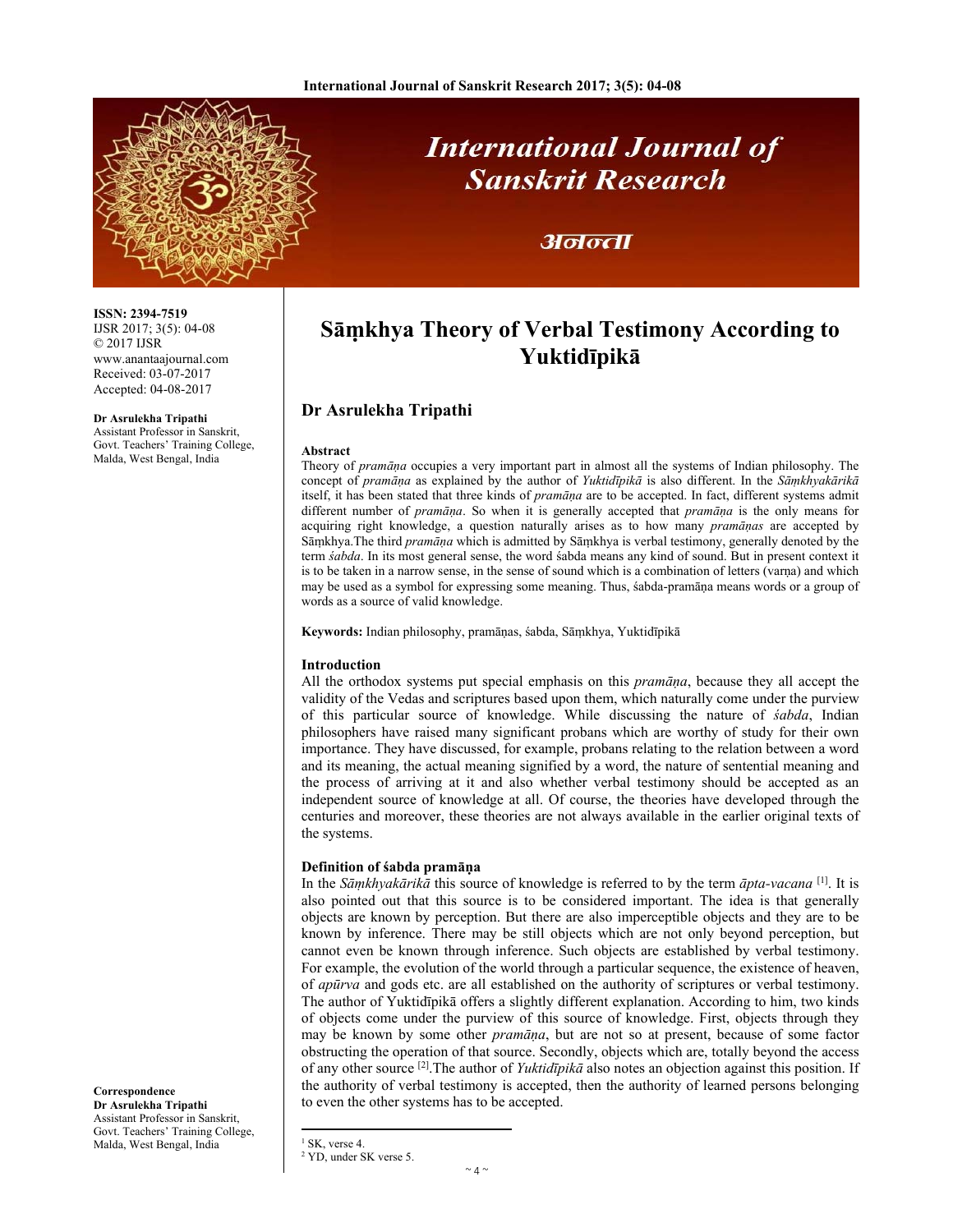But the authorities of the different systems subscribe to and argue logically for different conclusion and doubt. Finally, he will not be able to proceed on the path of salvation. In answer it is pointed out that the objector has missed the actual point. It is not accepted that the statement of any and every person is accepted as valid. Only such persons are considered trustworthy who have conquered all vices, who have attained knowledge beyond all doubts and who are capable of ascertaining the nature of objects which are ordinarily beyond the senses, i.e. persons like the great seers. If such persons are available in the other systems also, there is no harm in accepting their authority. Besides, it does not mean that the statement of a trustworthy person belonging to a particular system cannot be accepted as valid so far as his own system is concerned. In his own particular field of study he must be accepted as authoritative [3].

In the *Sāṃkhyakārikā*, verbal testimony is not denoted by the general term *śabda*, instead a significant term has been used to denote it, namely, *āpta-vacana*. The definition also is given in almost similar terms, namely, *āpta-śruti*. The compound is taken to be *karmadhāraya* (*āpta-śrutiḥ*) [4]. The word *āpta* means that which is capable and capability is here synonymous with non-contradictedness. The term *śruti* means the knowledge of sentential meaning as produced through the sentence. When there is a valid ascertainment produced through a group of words, it is a case of *śabda-pramāṇa*. Such knowledge is intrinsically valid. By verbal testimony Vācaspati primarily takes knowledge acquired through the Veda. The followers of Sāṃkhya do not admit God and hence, the Veda cannot be taken to be statements coming from God. But the Vedic statements are valid by themselves, because they have no connection with any speaker and the possibility of there being any defect is automatically excluded. Of course, it may be asked how are we to establish the validity of Smṛti, Itihāsa and Puraṇa which are definitely connected with some speakers? The answer is that these texts are all based upon the Veda, they deal with truths which are already established by the Veda and as such, knowledge derived through them is also equally valid [5].

#### **Refutation of others system**

Even then, an objection may be raised. It may be true that Manu and others have properly studied the Veda and then, they have written the texts. So they contain truths which are already sanctioned by the Veda. But how can the same be true of the doctrines advocated by Kapila? Kapila is said to be ādividvan, the first and foremost of the learned, it cannot be said that he has written the text after studying the Veda. Admitting that he has also studied the Veda, it would have to be admitted further that he has done so under the guidance of a preceptor. In that case he cannot be the first and foremost among the learned. If, on the other hand, his wisdom is not due to the study of the Veda, how can the text composed by him be accepted as based upon the Veda and accordingly valid? To this, Vācaspati comments that Kapila may not have studied the Veda in this particular kalpa, but at the beginning of a new creation, he recollects the knowledge he has acquired earlier. It is like a person who studies something and then goes to sleep for the night, but next morning he remembers all the things just he awakens. The doctrines of Kapila are thus ultimately based upon the Veda [6]. Vācaspati

The author of *Yuktidīpikā* however dissolves the compound in the word *āpta-śruti* in two ways. First his explanation is exactly similar to that of Vācaspati. He comments that this explanation is necessary for showing that the scriptures which have no connections with any speaker are to be accepted as valid. Alternatively, he dissolves the compound as *ṣaṣthitatpuruṣa*. In that case verbal testimony will stand for statements of trustworthy persons. Thus whenever some speakers like Manu and others are available, their texts also may be accepted as valid. It is further explained that the term *āpta-śruti* is to be repeated twice, but because of *ekaśeṣa* only one is retained [7].

This later form of explanation is accepted by the Yogasūtra also, and the statement is not so cryptic. According to it agama operates when an awareness is produced in the listener after a reliable person has made a verbal communication regarding objects known by him through perception or inference in order to communicate his own awareness to somebody else. It is also pointed out that if the speaker is not reliable or if the speaker has not acquired knowledge through perception or inference, a verbal communication will not attain the status of *pramāṇa* [8].

In short, here we have two positions. First, reliability belongs to the words themselves and secondly, it belongs to the speaker. This tradition is available in the Nyāya view also.

As against the Sāṃkhya view that the pramāṇas are three in numbers, the Nyāya holds that there are four *pramāṇas*. According to it, the third one is *upamāna*, and *śabda* is the fourth or the last. The definition in the *Nyāyasutra* is almost synonymous with the one offered by Sāṃkhya. According to Gautama, verbal testimony is a communication from a reliable person. The special characteristic of such a person is given by Vātsyāyana. It is the speaker who has direct knowledge of an object and is motivated by the desired of communicating it as directly known by him [9].

The first characteristic is that the speaker must have a direct knowledge of the object. However, direct knowledge does not simply mean knowledge through perception. There are things which are extraordinary in nature and cannot be known by perception. So, Vācaspati comments that directly known means ascertained duly through a sufficient capable source of knowledge. A person may have the direct knowledge of an object, but he may not have any desire to communicate it to somebody else, or due to malice, he may not communicate it correctly. Such a person will not be considered reliable. So, Vātsyāyana speaks of the second characteristic. The person must have the desire to communicate the object correctly in the same way as he has himself ascertain it. Even then, such a person may not actually make a communication because of idealness or some other cause. It is therefore explained that he must be a person actually making the effort to make the communication. In spite of all these, he may not be able to make a statement due to the disability of sense-organs. Hence,

further points out that the term *āpta* has a special significance. There may be scriptures composed by the Buddhist, the Jaina and others, but they cannot be accepted as valid, because they are not *āpta*, fit to be followed and accepted. Why are they unfit? Vācaspati answers that they are universally denounced. They also do not have any authoritative root. They speak of doctrines which are contradicted by *pramāṇa*. They are followed only by people who are devoid of sense are no better than beasts.

<sup>3</sup> Ibid.

<sup>4</sup> Ibid.

<sup>5</sup> TK, under SK verse 5.

<sup>6</sup> Ibid.

<sup>7</sup> See note 74 above.

 $8 \text{ YS}, 1.7, \text{bhāsya}$ <br> $9 \text{ NS}$  1.1.7 and bh

<sup>&</sup>lt;sup>9</sup> NS, 1.1.7 and bhāṣya thereon.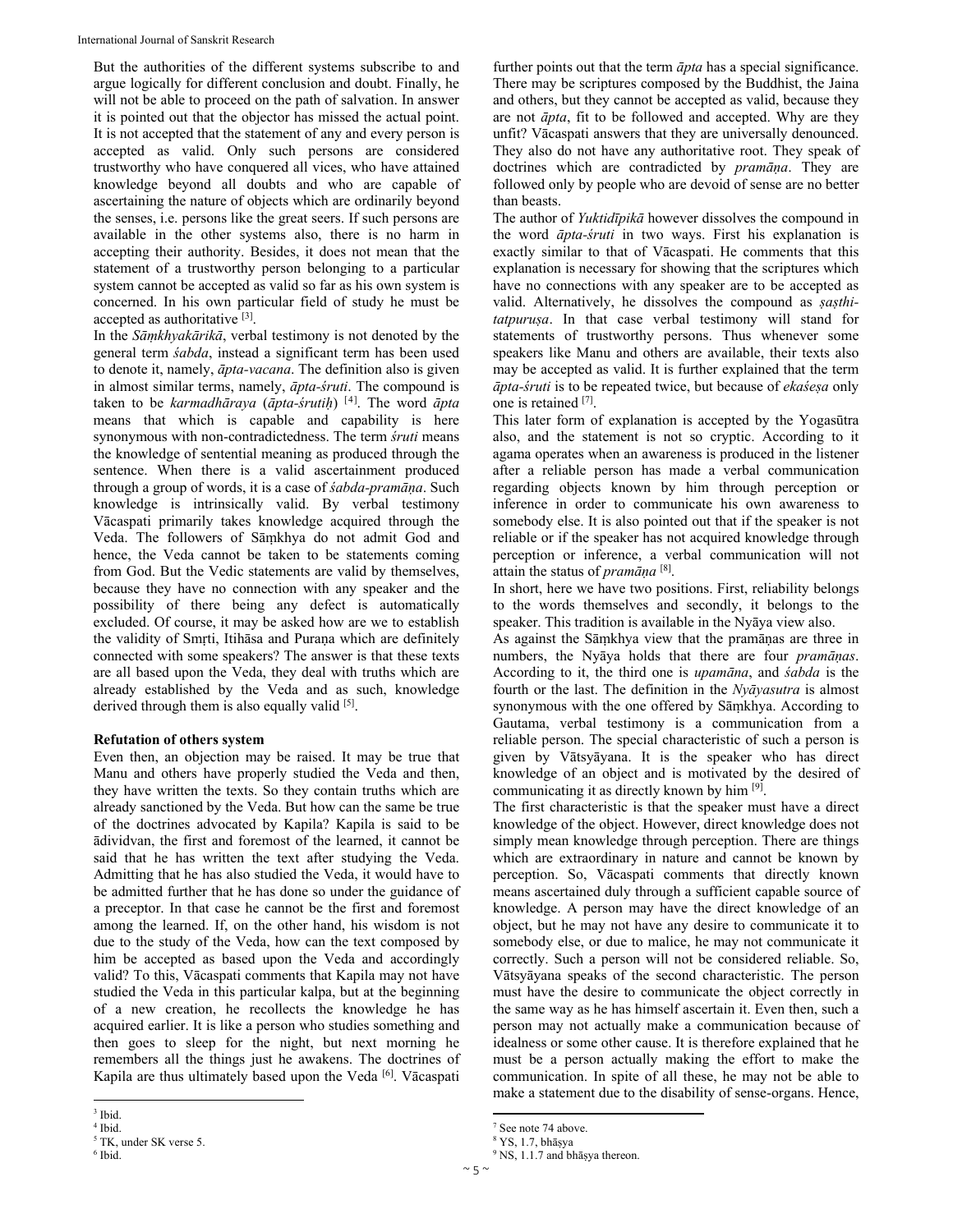a person will become an *āpta* only when he makes a statement [10].

Vātsyāyana makes an interesting point here. He says that the definition of a reliable person applies equally to the seer, the noble and the barbarian. It is not that the status of a speaker has anything to do with his reliability. The most important thing is whether he has a direct experience of the matter he is speaking about. Different persons may have correct knowledge in different matters. A Brahmin may be considered reliable in sacrificial matters. A warrior may be experienced in the matter of weapons. A low-born hunter may be an expert in the behavior of animals in the forest. Each has his own specialized field. When they speak with reference to their own specific field they are to be considered reliable and their statements are to be accepted as sources of valid knowledge. This is the basis of general practice on the strength of which our day to day activities are properly carried on  $[11]$ .

One of the problems that is often discussed in connection with verbal testimony is whether it can be included in inference or not. The Vaiśeṣikas, for example, do not accept it as a separate form of *pramāṇa*, but say that the function of verbal testimony can be performed by inference. In the Sāṃkhya texts also the question has been discussed. Vācaspati makes a brief comment [12]. He says that verbal testimony must be distinguished from inference. When we hear a sentence we understand a whole, connected meaning and not just the individual meanings expressed by the words. This meaning cannot be known by inference. Although the sentencemeaning cannot be understood in the absence of the group of words, still there is no scope for inference. The words cannot be taken as an inferential mark, because it is not present as a property in the sentence-meaning, which is the thing sought to be established. Of course, one may argue that there is definitely a relation between a word and its meaning. Not every meaning is understood from every word. Therefore, just as concomitance is established between smoke and fire, so also concomitance is established between a word and its meaning. On the strength of this invariable relation the one, the meaning, may be inferred from the other, word. In fact, unless one is aware of the relation between a word and its meaning, one cannot understand any meaning ever after listening to the word. As against this claim, Vācaspati points out that it is not possible to establish concomitance between a sentence and its meaning. Concomitance is established on the basis of repeated observation. But such observation is not possible in the case of a sentence and its meaning. A poet, for example, presents some compositions which are totally new, the sentences have not been ever heard of before and the meaning also has never been understood. There is no scope of repeated observation in such cases. So it is not possible to establish concomitance between a sentence and its meaning [13].

#### **View point of Yuktidīpikā**

The author of *Yuktidīpikā* has discussed the question in greater details. The opponent argues that verbal testimony should be regarded as inference, because in this case also there are positive and negative agreements. We infer smoke from fire. Where ever there is smoke, there is fire and if there is no fire there is no smoke. Similarly, whenever a particular

word is uttered, there is the awareness of a particular meaning. If the particular word is not heard there is no awareness of the meaning. As against this, it is pointed out, in the first alternative, that verbal testimony is not admitted to be a *pramāṇa* with reference to objects like the tree etc. which are experienced in our day to day life. It is admitted to be so in respect of objects like heaven etc which are totally beyond perception. Thus, at least in some particular cases the independence of verbal testimony as a source of knowledge cannot be denied. But finally he argues that even taking verbal testimony in general it can be shown that it is definitely distinguished from inference [14].

Thus, it is pointed out that there is a basic difference between inference and verbal testimony. In the former, it has nothing to do with the nature of the person employing the reason. The validity of the knowledge derived has nothing to do with the nature of the person concerned. If there is established concomitance between the *hetu* and *sādhya*, a correct inference will follow irrespective of whether it is employed by a pious man or a dishonest person. But in the case of verbal testimony the reliability of the speaker is vital. If the words are to lead to valid knowledge, they are to be pronounced by a reliable person. If the speaker is not so, the words cannot lead to valid knowledge [15].

Moreover, no invariable relation can be established between a word and a meaning. The relation between the *hetu* and the *sādhya* is valid everywhere and always. The concomitance is not disproved with reference to a different place or a different time. But the case with a word and a meaning is not so. In a particular country a particular word stands for a particular meaning. But the same word may signify a totally different meaning in some other country. Similarly, the meaning of a word may not be fixed for all time to come. The same word may convey different meanings in different times. So a word cannot be said to be concomitant with a meaning and verbal testimony cannot be considered a form of inference.

Another point to be noted in this connection is that in the case of inference the relation between the *hetu* and *sādhya* is natural. It is not possible to relate, for example, smoke to something else like water or air drawing it away from fire. Smoke and fire are related to each other by nature. On the other hand, the relation between a word and its meaning is not naturally fixed, because it may vary according to the intention of the speaker. A word may be generally used in a particular sense. But someone may use it to signify some special meaning. The word *vṛddhi* commonly means prosperity, but, according to Panini, it stands for three particular vowels. Therefore a word cannot be an inferential mark for a meaning [16].

There is also an attempt on the part of some to deny validity to verbal testimony because of a different consideration. All words cannot be considered sources of valid knowledge. There are words in the case of which the objects referred to by them can be apprehended also by some other source of knowledge. For example, the information given by the statement that there are mango trees on the bank of the river can be verified by perception. Such words cannot be regarded as a source of valid knowledge. The objection however is rejected. The real point is whether the words are employed by a reliable person or not. If they are employed by a reliable person there is no scope of doubting their validity irrespective of whether the things referred to by them are ordinary or

 $^{10}$  Bhāṣya on NS 1.1.7.  $^{11}$  Ibid.

<sup>12</sup> TK, under SK verse 5.  $13$  Ibid.

<sup>14</sup> YD, under SK verse 7.

<sup>&</sup>lt;sup>15</sup> Ibid. 16 Ibid.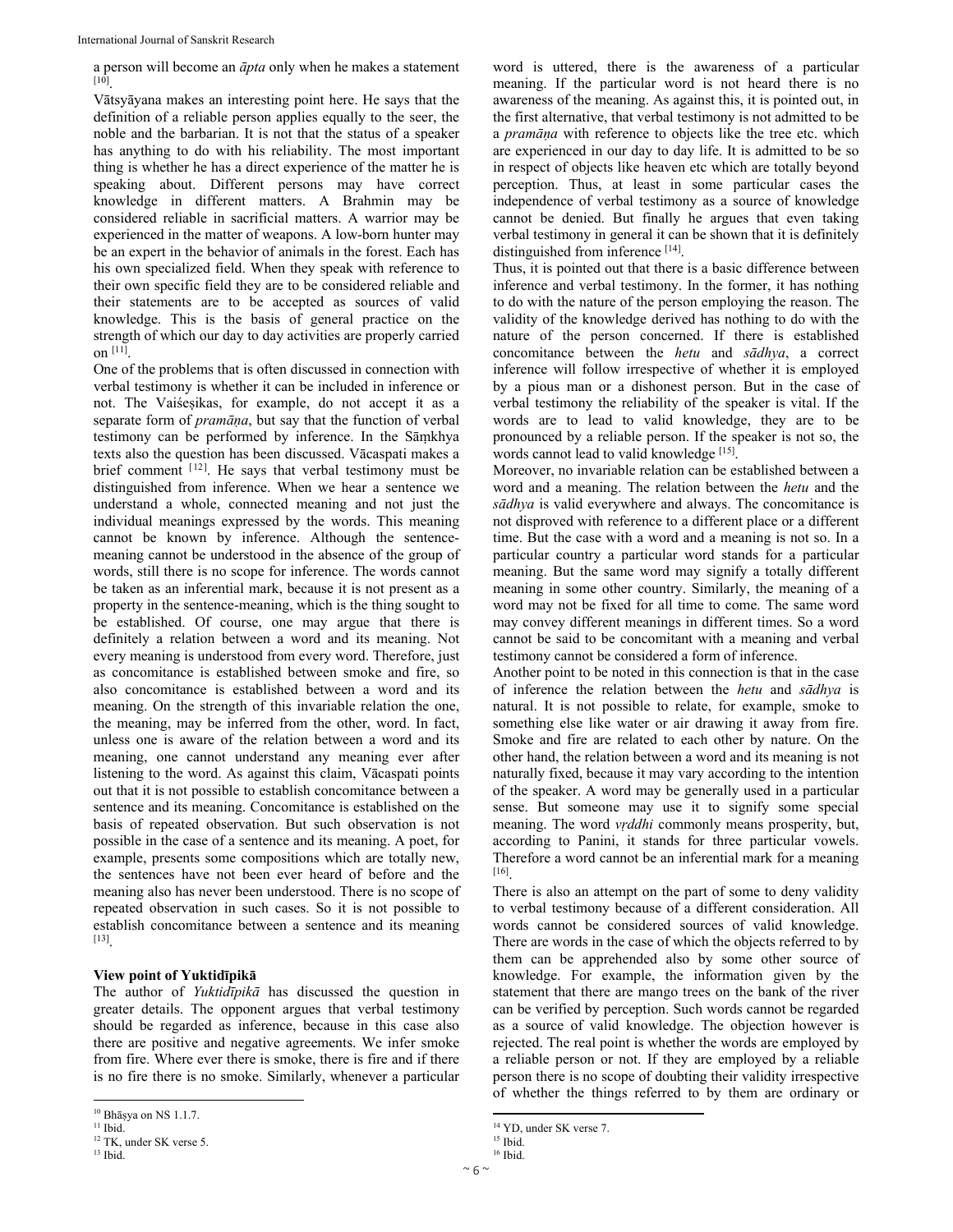extraordinary. Why should a valid source of knowledge depend for its validity upon another source of knowledge? A *pramāṇa* is self-sufficient and valid by itself. If the validity of verbal testimony is accepted in one case there is no logical ground to deny it in the case of the other [17].

#### **Validity of verbal testimony**

That verbal testimony is a separate *pramāṇa* is supported by specially pointing out the difference in the cognitions produced by inference and verbal testimony. It is pointed out that an object known through verbal testimony is not necessarily known by inference. There are objects, such as, heaven, nymph, *Uttarakuru* etc., which are imperceptible and cannot be known by inference. In fact, in the case of verbal testimony it is not that the objects are known merely from listening to the words. It is not similar to the knowledge of fire from the perception of smoke. The objects are rightly known due to the fact that reliable persons speak of them. It has been observed that when words are not spoken by such a person they cannot lead to right knowledge. The case of inference is thus quite different. This also provides an answer to the objection that there is no difference in the nature of the cognitions acquired by inference and verbal testimony. The cognitions in the two cases are dependent upon different factors and the basis of their validity also is different. It is therefore not logical to consider then identical [18].

After stating that in the Sāṃkhya view there are three *pramāṇas* and giving the definitions of them one by one the SK shows that each particular kind of object. Roughly the implication of the verse is that, in general, objects are known by perception. There are so many things around us like a jar, a piece of cloth etc. and they are all known by perception. But there are also objects which cannot be known by perception, e.g. heaven, virtue and vice etc. such objects are known by inference. But, still, there are objects which cannot be known either by perception or inference. For the knowledge of such objects we depend upon verbal testimony. Thus, through the three kinds of *pramāṇa* we can have the knowledge of all the objects which are different in nature [19]. But an objection may be raised against the above position. It may be admitted that in the case of objects with which it is possible to establish a contact with the sense, the objects may be known by perception. In the case of objects with which there can be no relation of the sense may be known by inference provided that it is possible to establish a concomitance between a *hetu* and a *sādhya*. But there are objects which are totally incapable of cognition through perception or inference. How are we to know about such objects? If it is answered that they are known through scriptures (*āgama*), then the views of even opponents will have to be accepted as valid, because an opponent will claim that his view is supported by his own particular scriptures. In other words, the views of all the philosophers will be established as valid. But this is not desirable, because each system of philosophy supports a particular theory and rejects those advanced by other systems. So it is to be admitted that scripture has no validity and the totally imperceptible objects cannot be admitted. But it has been claimed that there are only three *pramāṇas* and all objects can be apprehended by them. To answer this objection, the author of the SK has mentioned the scope of the three sources of valid knowledge so that it is proved that all the objects are known by the three *pramāṇas* admitted by *Sāṃkhya* [20].

The author of *Yuktidīpikā* says that the above objection would be possible if it is claimed that there is only one kind of inference. But the fact is that different kinds of inference have been admitted. There are cases in which an effect is inferred from an effect. These two kinds of inference are applicable in the case of ordinary objects, in which it is possible to establish a concomitance between a *hetu* and a *sādhya*. It is not claimed that all the objects are known through these two. There is also a third kind of inference where the concomitance is ascertained on the basis of general observation and certain objects are established or known through it. For example, after ascertaining the co-existence of production and non eternality in a pot, non eternality is inferred in the case of word (*śabda*) also. Similarly, it is cognized that fragrance is caused through sandalwood because the former is of the nature of the latter. Again, we find that all objects composite in nature, such as, the bed etc., serve the purpose of somebody else, so we infer the existence of *puruṣa*. In this way, all that is desired is established. Thus, there is no difficulty, because an inference based on satisfied. If it is claimed that imperceptible objects are known through an inference based on general observation, it will have to be admitted that even objects which are not known because of some special circumstances also can be known through such an inference. For example, some causes for the non-perception have been stated in the SK itself. An object which is too far away cannot be perceived, e.g. a bird flying high in the sky. An object too near also cannot be perceived, e.g. collyrium in the eyes. If a sense is defective there can be no perception through it. There are also other causes which make a perceptible object imperceptible. It may be argued that such objects also should be known through this third kind of inference. This objection is answered by saying that objects like heaven, gods etc. which are absolutely beyond the reach of the senses are established by the scripture [21].

#### **Conclution**

We have discussed above the significance of the sixth verse as it has been explained by the commentators. The point made by them is that the objects which are beyond the senses are known by the special variety of inference, the one based on general observation. However, it appears that the significance of the verse need not be made so complex, rather the verse admits of a simple explanation. According to Sāṃkhya, the *pramāṇas* are only three. Every *pramāṇa* has its scope for a particular kind of things only. In this verse it is stated clearly. There are objects around us which are ordinary and can be reached by the senses. So generally objects are known by perception. For example, the awareness of a jar on the ground is apprehended by the visual sense. Nobody tries to infer it or claims that it is known from the statement of a reliable person. But there are also things which cannot be apprehended by any sense, e.g. virtue and vice, the gods etc. The means for knowing such things is inference. From a mark which has invariable concomitance with another thing we infer the existence of such objects. Still, then, there are things which can be known neither by perception nor by inference. For example, it is said that a person can attain heaven by performing the Aśvamedha sacrifice. In other words, there is a cause-effect relation between the performance of the

 17 Ibid.

 $18$  Ibid.

<sup>19</sup> SK, verse 6.